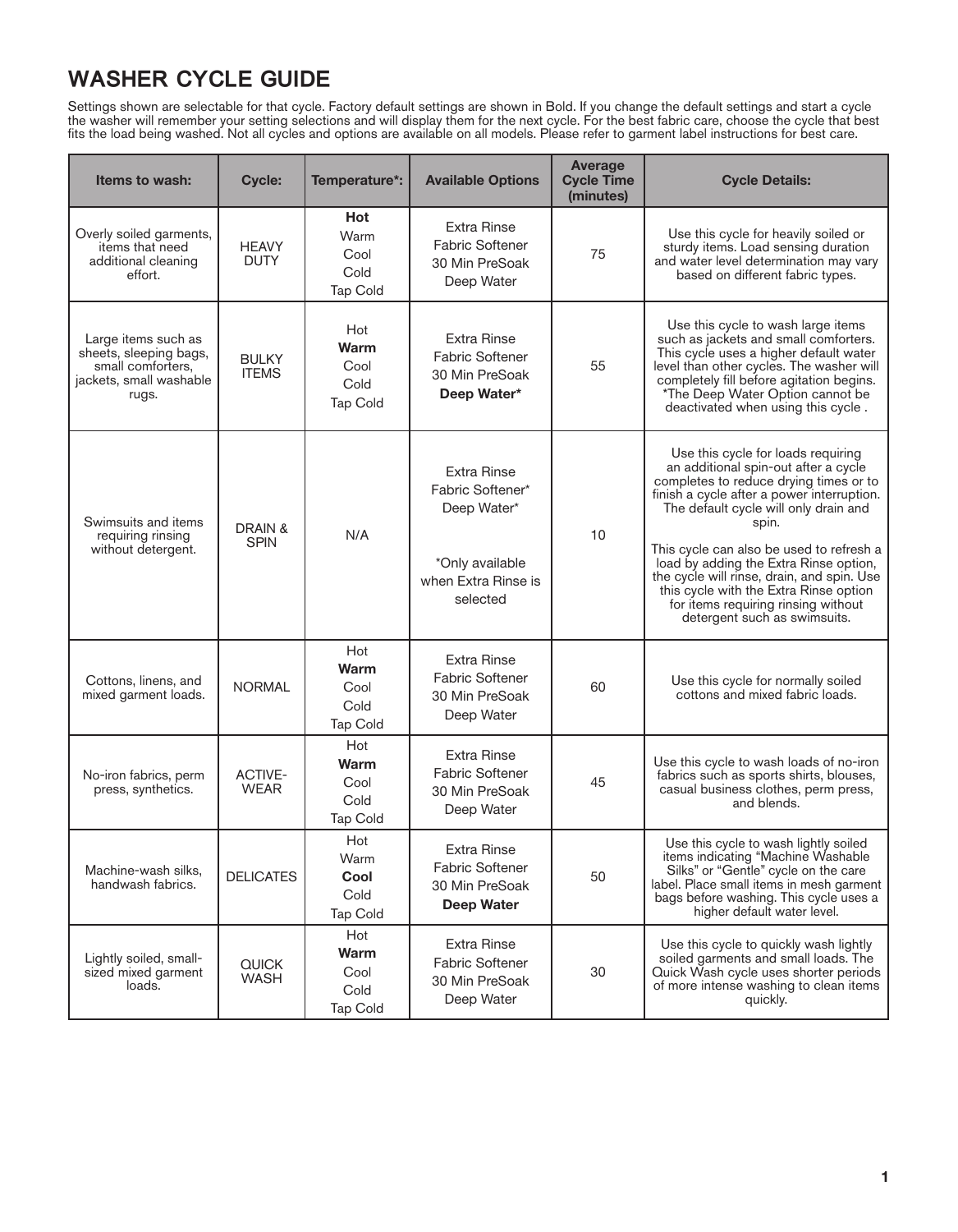| Items to wash:                                                                                                               | <b>Cycle:</b>                                              | Temperature*:                                  | <b>Available Options</b>                                              | Average<br><b>Cycle Time</b><br>(minutes) | <b>Cycle Details:</b>                                                                                                                                                                                                                                                                                                                                                                |
|------------------------------------------------------------------------------------------------------------------------------|------------------------------------------------------------|------------------------------------------------|-----------------------------------------------------------------------|-------------------------------------------|--------------------------------------------------------------------------------------------------------------------------------------------------------------------------------------------------------------------------------------------------------------------------------------------------------------------------------------------------------------------------------------|
| No clothes in washer.                                                                                                        | <b>CLEAN</b><br><b>WASHER</b><br>with affresh <sup>®</sup> | N/A                                            | N/A                                                                   | 60                                        | Use this cycle every 30 washes<br>to keep the inside of your washer<br>fresh and clean. Use with affresh®<br>Washer Cleaner tablet or liquid<br>chlorine bleach to thoroughly<br>clean the inside of your washer.<br>This cycle cannot be paused.<br>If the lid is opened before the<br>lock is engaged, the cycle will be<br>canceled and the machine will<br>need to be restarted. |
|                                                                                                                              |                                                            |                                                |                                                                       |                                           | <b>IMPORTANT:</b> Do not place<br>garments or other items in the<br>washer during the Clean Washer<br>with affresh <sup>®</sup> cycle. This cycle must<br>be used with an empty basket.                                                                                                                                                                                              |
| Towels, jeans, casual,<br>and mixed loads, Sturdy<br>fabrics.                                                                | <b>TOWELS</b>                                              | Hot<br>Warm<br>Cool<br>Cold<br><b>Tap Cold</b> | <b>Extra Rinse</b><br>Fabric Softener<br>30 Min PreSoak<br>Deep Water | 65                                        | Provides additional water and<br>alternating wash action for heavily<br>soiled mixed loads. This cycle uses<br>a higher default water level.                                                                                                                                                                                                                                         |
| Heavily soiled white<br>fabrics.                                                                                             | <b>WHITES</b>                                              | Hot<br>Warm<br>Cool<br>Cold<br><b>Tap Cold</b> | <b>Extra Rinse</b><br>Fabric Softener<br>30 Min PreSoak<br>Deep Water | 65                                        | This cycle, when used with chlorine<br>bleach, improves whitening of<br>soiled white fabrics.                                                                                                                                                                                                                                                                                        |
| Athletic Wear, Bright<br>Colors, Business Casual,<br>Casuals, Dark Colors,<br>Dress Shirts/Pants, Jeans,<br>No-Iron Fabrics. | <b>COLORS</b>                                              | Hot<br>Warm<br>Cool<br>Cold<br>Tap Cold        | Extra Rinse<br><b>Fabric Softener</b><br>30 Min PreSoak<br>Deep Water | 45                                        | Use this cycle for colors and dark<br>items.                                                                                                                                                                                                                                                                                                                                         |
| Jeans and denim.                                                                                                             | <b>JEANS</b>                                               | Hot<br>Warm<br>Cool<br>Cold<br><b>Tap Cold</b> | Extra Rinse<br><b>Fabric Softener</b><br>30 Min PreSoak<br>Deep Water | 60                                        | Use this cycle to wash loads<br>of denim such as jeans. It is<br>recommended to separate light<br>and dark items and wash them in<br>separate loads.                                                                                                                                                                                                                                 |

\*All rinses are cold.

**NOTE:** Exact cycle times can vary based on a variety of conditions and cycle options chosen.

## **Note About Default Settings:**

For models with removable agitators, normal cycle is recommended for washing normally soiled cotton or linen clothes. This clothes washer's government energy certification was based on the Normal cycle with all wash temperature selections and water fill levels offered in the cycle. It was tested as a User Adjustable Automatic Water Fill Control System clothes washer. The settings as shipped are Normal cycle, Warm wash and Auto Water level. For models with a removable agitator, testing was conducted with the agitator installed.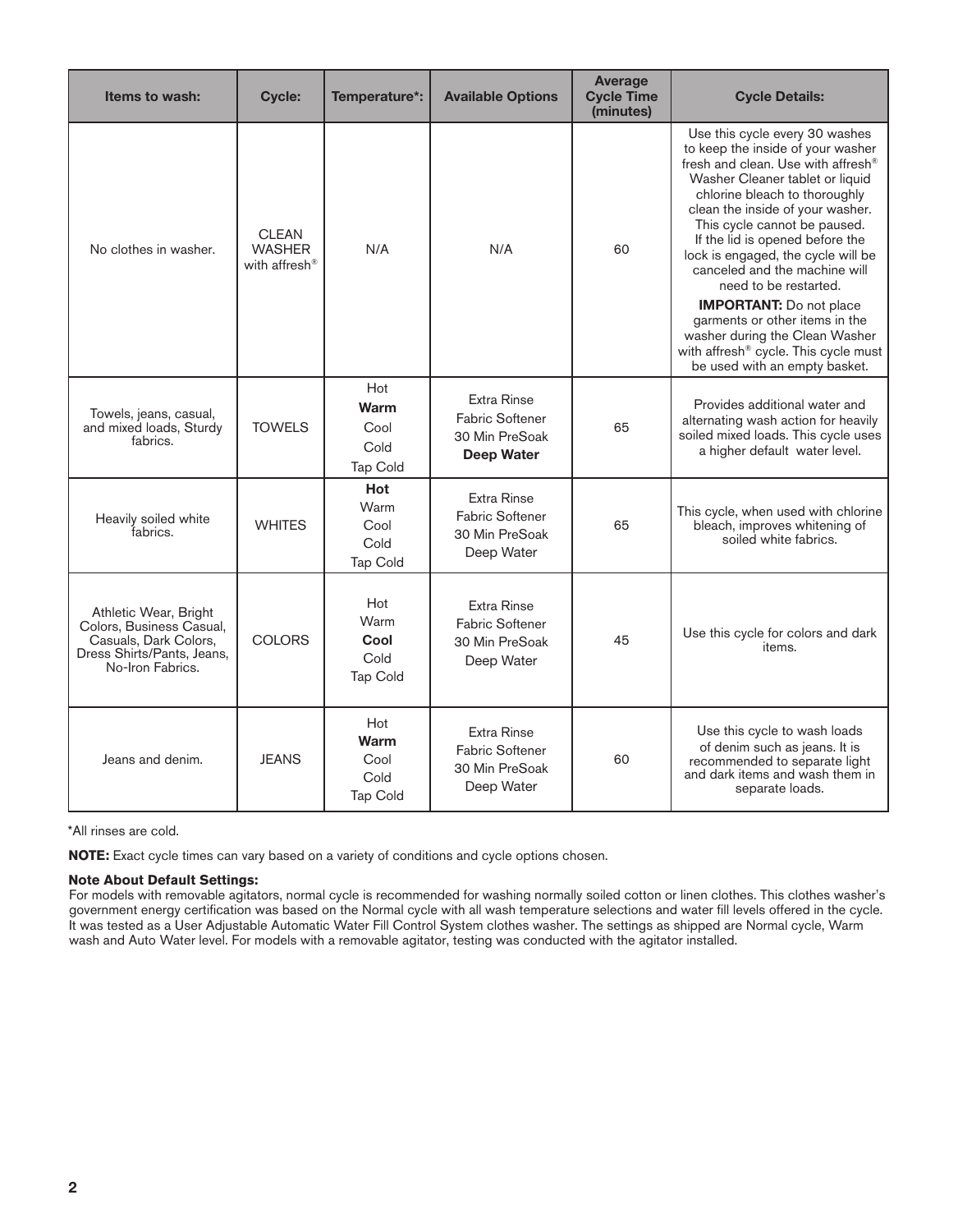## **AWARNING**

**Fire Hazard** 

Never place items in the washer that are dampened with gasoline or other flammable fluids.

No washer can completely remove oil.

Do not dry anything that has ever had any type of oil on it (including cooking oils).

Doing so can result in death, explosion, or fire.

## **Sort and prepare your laundry**



- Empty pockets. Loose change, buttons, or any small object can pass under the clothes mover and become trapped, causing unexpected sounds.
- Sort items by recommended cycle, water temperature, and colorfastness.
- Separate heavily soiled items from lightly soiled.
- Separate delicate items from sturdy fabrics.
- Do not dry items if stains remain after washing, because heat can set stains into fabric.
- **■** Treat stains promptly.
- Close zippers, fasten hooks, tie strings and sashes, and remove non-washable trim and ornaments.
- Mend rips and tears to avoid further damage to items during washing.

## **Helpful Tips:**

- When washing water-proof or water-resistant items, load evenly.
- Use mesh garment bags to help avoid tangling when washing delicate or small items.
- Turn knits inside out to avoid pilling. Separate lint-takers from lint-givers. Synthetics, knits, and corduroy fabrics will pick up lint from towels, rugs, and chenille fabrics.

## **NOTES:**

- Always read and follow fabric care label instructions to avoid damage to your garments.
- The washer will not start or fill with the lid open.

| <b>Wash Temp</b> | <b>Description</b>                                                                                                               | <b>Suggested</b><br><b>Fabrics</b>                 |
|------------------|----------------------------------------------------------------------------------------------------------------------------------|----------------------------------------------------|
| Hot              | Hottest wash bath<br>with a small amount<br>of cold water added<br>to help reduce energy<br>consumption.                         | Whites and pastels<br>Durable items<br>Heavy soils |
| <b>Warm</b>      | Warm wash bath<br>comprised of hot and<br>cold water in similar<br>proportions.                                                  | Bright colors<br>Moderate to light<br>soils        |
| Cool             | Cool wash bath with<br>some warm water<br>added to assist in soil<br>removal and to help<br>dissolve detergents.                 | Colors that bleed<br>or fade<br>Light soils        |
| Cold             | Cold wash bath with<br>a small amount of<br>warm water added to<br>assist in soil removal<br>and to help dissolve<br>detergents. | Dark colors that<br>bleed or fade<br>Light soils   |
| <b>Tap Cold</b>  | Coldest wash bath<br>directly from your cold<br>faucet. No warm water<br>is added.                                               | Dark colors that<br>bleed or fade<br>Light soils   |

### **Manual Soak**

If you would like to manually soak your garments at any time during the wash portion of the cycle, press Pause and leave the lid closed. Once your desired soak time has elapsed, press Pause again to continue the cycle. If the lid remains closed, you can manually soak for up to three hours, at which point the machine will automatically drain. The machine will also drain if the lid is left open for 10 minutes during a manual soak.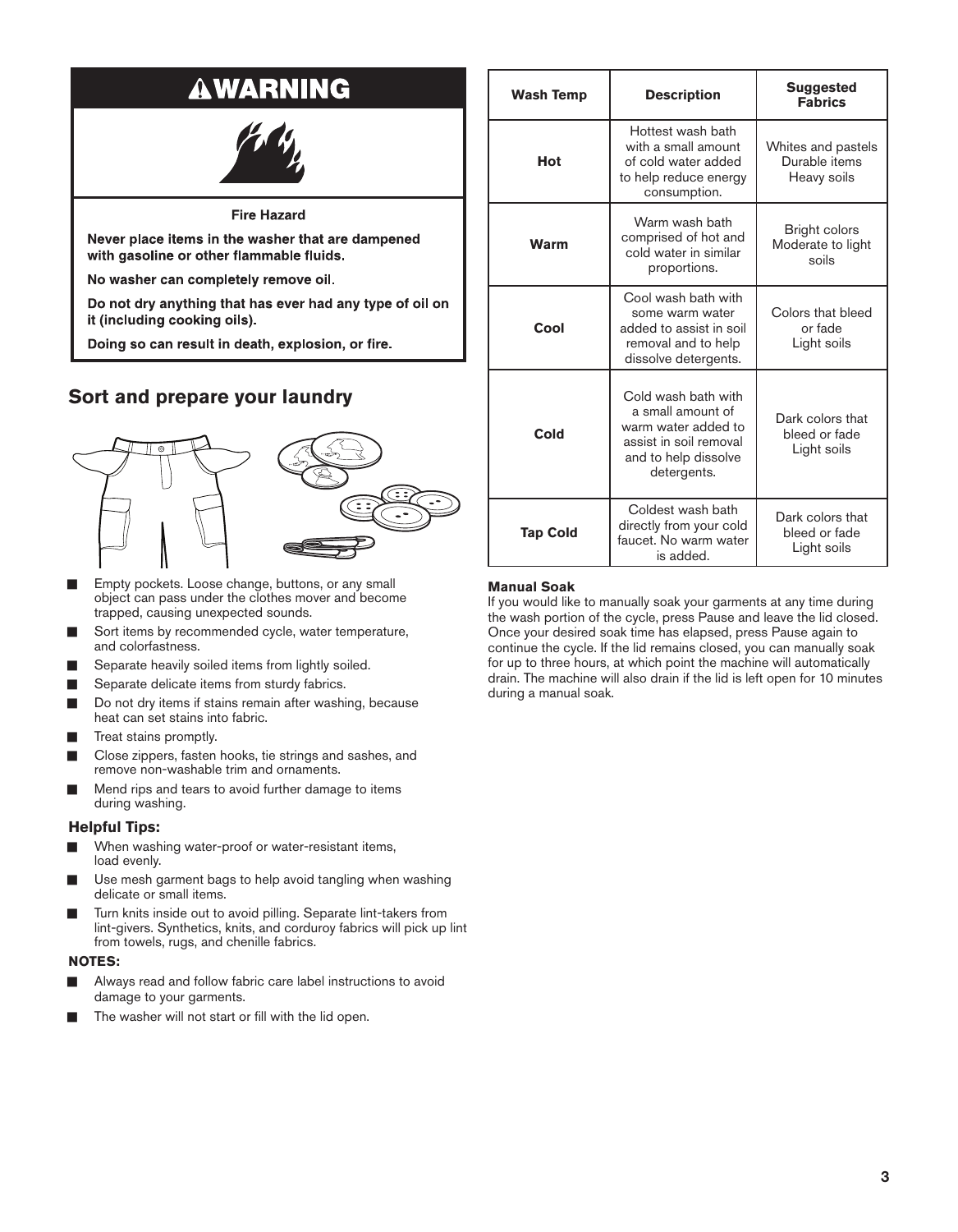## **GUIDE DES PROGRAMMES DE LA LAVEUSE**

Les réglages indiqués peuvent être sélectionnés pour ce programme. Les réglages d'usine par défaut sont indiqués en gras. Si les réglages par défaut sont modifiés et qu'un programme est démarré, les sélections de réglages sont gardées en mémoire et seront affichées pour le programme suivant. Pour un meilleur soin des tissus, choisir le programme qui convient le mieux à la charge à laver. Les programmes et options ne sont pas tous offerts sur tous les modèles. Se reporter aux instructions de l'étiquette du vêtement pour se renseigner sur les meilleurs moyens de soin du tissu.

| Articles à laver :                                                                                                     | <b>Programme:</b>                                        | Température* :                                                                                     | <b>Options disponibles</b>                                                                                                                                                                                                             | <b>Moyenne Durée</b><br>préréglée<br>(minutes) | Détails du programme :                                                                                                                                                                                                                                                                                                                                                                                                                                                                                                                                                                                                                                                           |
|------------------------------------------------------------------------------------------------------------------------|----------------------------------------------------------|----------------------------------------------------------------------------------------------------|----------------------------------------------------------------------------------------------------------------------------------------------------------------------------------------------------------------------------------------|------------------------------------------------|----------------------------------------------------------------------------------------------------------------------------------------------------------------------------------------------------------------------------------------------------------------------------------------------------------------------------------------------------------------------------------------------------------------------------------------------------------------------------------------------------------------------------------------------------------------------------------------------------------------------------------------------------------------------------------|
| Vêtements<br>excessivement<br>sales, articles<br>nécessitant<br>un nettoyage<br>supplémentaire.                        | <b>HEAVY DUTY</b><br>(service<br>intense)                | Hot (chaude)<br>Warm (tiède)<br>Cool (fraîche)<br>Cold (froide)<br>Tap Cold (froide<br>du robinet) | <b>Extra Rinse</b><br>(rinçage supplémentaire)<br>Fabric Softener (assouplissant)<br>30 Min PreSoak<br>(prétrempage 30 min.)<br>Deep Water (niveau d'eau élevé)                                                                        | 75                                             | Utiliser ce programme pour les<br>articles très sales ou résistants.<br>La durée de détection de charge<br>et la détermination du niveau<br>d'eau peuvent varier en fonction<br>des différents types de tissus.                                                                                                                                                                                                                                                                                                                                                                                                                                                                  |
| Articles de<br>grande taille<br>comme les<br>draps, les petits<br>duvets, les<br>vestes, les petits<br>tapis lavables. | <b>BULKY</b><br><b>ITEMS</b><br>(articles<br>volumineux) | Hot (chaude)<br>Warm (tiède)<br>Cool (fraîche)<br>Cold (froide)<br>Tap Cold (froide<br>du robinet) | <b>Extra Rinse</b><br>(rinçage supplémentaire)<br>Fabric Softener (assouplissant)<br>30 Min PreSoak<br>(prétrempage 30 min.)<br>Deep Water*<br>(niveau d'eau élevé)                                                                    | 55                                             | Utiliser ce programme pour laver<br>de gros articles comme des<br>vestes et de petites couettes. Ce<br>programme utilise un niveau d'eau<br>par défaut plus élevé par rapport<br>aux autres programmes. La laveuse<br>se remplira complètement avant<br>le début de l'agitation. *L'option<br>Deep Water (niveau d'eau élevé)<br>ne peut pas être désactivée lors de<br>l'utilisation de ce programme.                                                                                                                                                                                                                                                                           |
| Maillots<br>et articles<br>nécessitant un<br>rinçage sans<br>détergent.                                                | <b>DRAIN</b><br>& SPIN<br>(vidange et<br>essorage)       | S.O.                                                                                               | <b>Extra Rinse</b><br>(rinçage supplémentaire)<br>Fabric Softener*<br>(assouplissant)<br>Deep Water*<br>(niveau d'eau élevé)<br>*Uniquement disponible<br>lorsque l'option Extra Rinse<br>(rinçage supplémentaire)<br>est sélectionnée | 10                                             | Utiliser ce programme pour les<br>charges nécessitant un essorage<br>supplémentaire après la fin d'un<br>programme pour réduire les temps<br>de séchage ou pour terminer un<br>programme après une panne de<br>courant. Le programme par défaut<br>n'est que Vidange et Essorage.<br>Ce programme peut également être<br>utilisé pour rafraîchir une charge en<br>ajoutant l'option Extra Rinse (rinçage<br>supplémentaire), puis le programme<br>exécutera le rinçage, le vidange et<br>l'essorage. Utiliser ce programme<br>avec l'option Extra Rinse (rinçage<br>supplémentaire) pour les articles<br>nécessitant un rinçage sans détergent<br>tels que les maillots de bain. |
| Charges de<br>vêtements en<br>coton ou lin et<br>charges mixtes.                                                       | <b>NORMAL</b>                                            | Hot (chaude)<br>Warm (tiède)<br>Cool (fraîche)<br>Cold (froide)<br>Tap Cold (froide<br>du robinet) | <b>Extra Rinse</b><br>(rinçage supplémentaire)<br>Fabric Softener (assouplissant)<br>30 Min PreSoak<br>(prétrempage 30 min.)<br>Deep Water (niveau d'eau élevé)                                                                        | 60                                             | Utiliser ce programme pour les<br>articles en coton et les charges de<br>tissus mixtes présentant un degré<br>de saleté normal.                                                                                                                                                                                                                                                                                                                                                                                                                                                                                                                                                  |
| Tissus non<br>repassables,<br>à pressage<br>permanent,<br>synthétiques.                                                | <b>ACTIVE-</b><br><b>WEAR</b><br>(vêtements<br>de sport) | Hot (chaude)<br>Warm (tiède)<br>Cool (fraîche)<br>Cold (froide)<br>Tap Cold (froide<br>du robinet) | <b>Extra Rinse</b><br>(rinçage supplémentaire)<br>Fabric Softener (assouplissant)<br>30 Min PreSoak<br>(prétrempage 30 min.)<br>Deep Water (niveau d'eau élevé)                                                                        | 45                                             | Utiliser ce programme pour laver<br>des charges de vêtements qui<br>ne se repassent pas comme les<br>chemises de sport, chemisiers,<br>vêtements de travail tout-aller,<br>tissus à pressage permanent et<br>mélanges de tissus.                                                                                                                                                                                                                                                                                                                                                                                                                                                 |
| Articles en soie<br>lavables en<br>machine, tissus<br>lavables à la<br>main.                                           | <b>DELICATES</b><br>(articles<br>délicats)               | Hot (chaude)<br>Warm (tiède)<br>Cool (fraîche)<br>Cold (froide)<br>Tap Cold (froide<br>du robinet) | <b>Extra Rinse</b><br>(rinçage supplémentaire)<br>Fabric Softener (assouplissant)<br>30 Min PreSoak<br>(prétrempage 30 min.)<br><b>Deep Water</b><br>(niveau d'eau élevé)                                                              | 50                                             | Utiliser ce programme pour laver<br>des articles légèrement sales dont<br>l'étiquette de soin indique « Soie<br>lavable en machine » ou «Programme<br>délicat». Placer les petits articles<br>dans des sacs en filet avant le<br>lavage. Ce programme utilise un<br>niveau d'eau plus élevé (par défaut).                                                                                                                                                                                                                                                                                                                                                                        |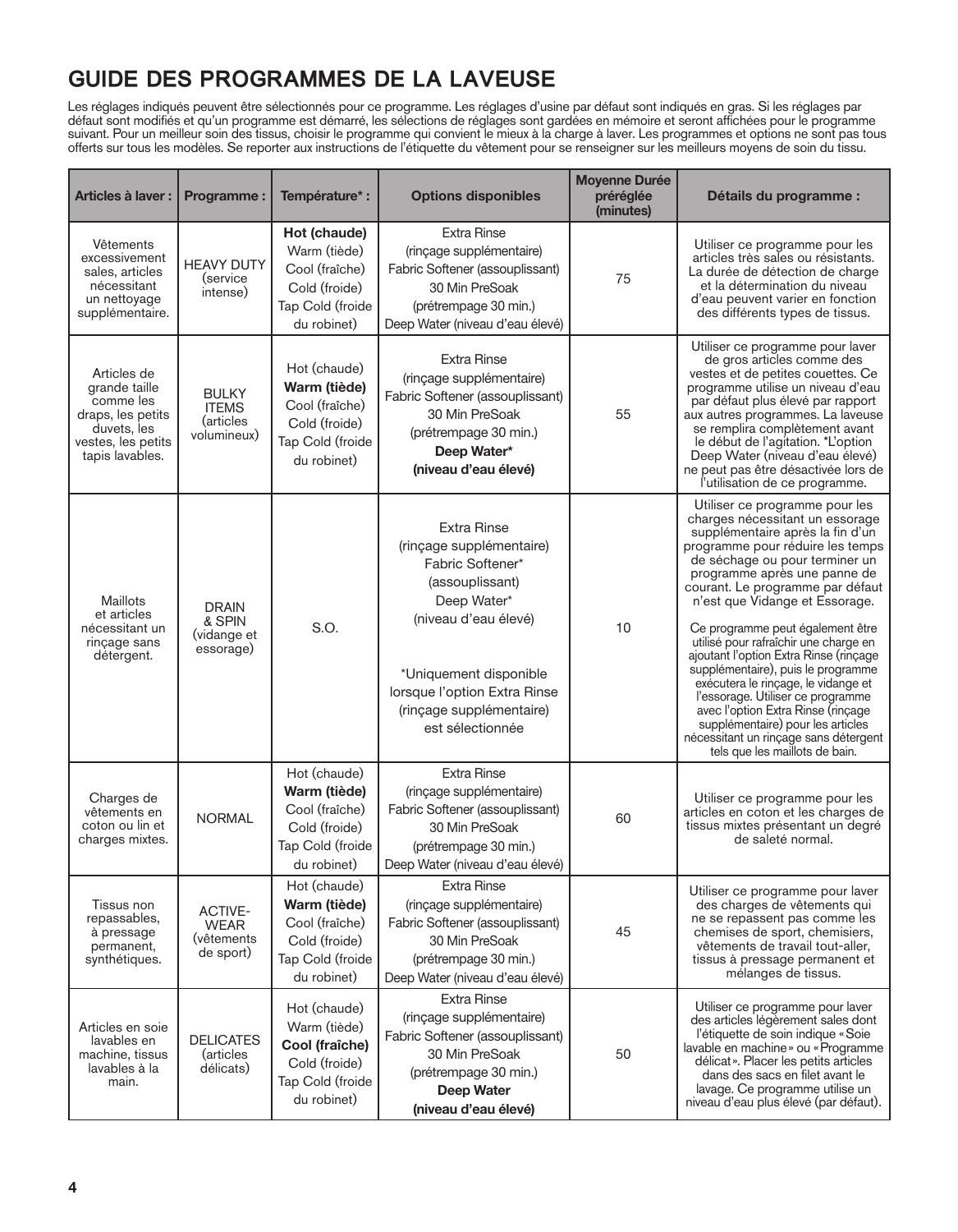| Articles à<br>laver:                                                                                                                                                                               | Programme:                                                                                                               | Température* :                                                                                     | <b>Options disponibles</b>                                                                                                                                      | Durée moy. du<br>programme<br>(minutes) | Détails du programme :                                                                                                                                                                                                                                                                                                                                                                                                                                                                                                                                                                                                                                                                                                                   |
|----------------------------------------------------------------------------------------------------------------------------------------------------------------------------------------------------|--------------------------------------------------------------------------------------------------------------------------|----------------------------------------------------------------------------------------------------|-----------------------------------------------------------------------------------------------------------------------------------------------------------------|-----------------------------------------|------------------------------------------------------------------------------------------------------------------------------------------------------------------------------------------------------------------------------------------------------------------------------------------------------------------------------------------------------------------------------------------------------------------------------------------------------------------------------------------------------------------------------------------------------------------------------------------------------------------------------------------------------------------------------------------------------------------------------------------|
| Petites<br>charges mixtes<br>de vêtements<br>légèrement<br>sales.                                                                                                                                  | <b>QUICK WASH</b><br>(lavage rapide)                                                                                     | Hot (chaude)<br>Warm (tiède)<br>Cool (fraîche)<br>Cold (froide)<br>Tap Cold (froide<br>du robinet) | <b>Extra Rinse</b><br>(rinçage supplémentaire)<br>Fabric Softener (assouplissant)<br>30 Min PreSoak<br>(prétrempage 30 min.)<br>Deep Water (niveau d'eau élevé) | 30                                      | Utiliser ce programme pour rapidement<br>laver des vêtements peu sales et des<br>petites charges. Le programme Quick<br>Wash (lavage rapide) utilise une période<br>de lavage plus courte, mais plus intense<br>pour rapidement laver les articles.                                                                                                                                                                                                                                                                                                                                                                                                                                                                                      |
| Pas de<br>vêtements<br>dans la<br>laveuse.                                                                                                                                                         | <b>CLEAN</b><br><b>WASHER</b><br>with affresh <sup>®</sup><br>(nettoyage de<br>la laveuse avec<br>affresh <sup>®</sup> ) | S.O.                                                                                               | S.O.                                                                                                                                                            | 60                                      | Utiliser ce programme à l'issue de chaque<br>série de 30 lavages pour que l'intérieur<br>de la laveuse reste frais et propre.<br>Utiliser une tablette de nettoyant pour<br>laveuse affresh® ou de l'eau de Javel pour<br>nettoyer soigneusement l'intérieur de la<br>laveuse. Ce programme ne peut pas être<br>interrompu. Si le couvercle est ouvert<br>avant que le dispositif de verrouillage ne<br>soit enclenché, le programme est annulé<br>et la machine doit être redémarrée.<br><b>IMPORTANT</b> : Ne pas placer de<br>vêtements ou d'autres articles dans la<br>laveuse pendant le programme Clean<br>Washer with affresh® (nettoyage de la<br>laveuse avec affresh®). Ce programme<br>doit être utilisé avec un panier vide. |
| Serviettes,<br>jeans,<br>tout-aller<br>et charges<br>mixtes, Tissus<br>résistants.                                                                                                                 | <b>TOWELS</b><br>(serviettes)                                                                                            | Hot (chaude)<br>Warm (tiède)<br>Cool (fraîche)<br>Cold (froide)<br>Tap Cold (froide<br>du robinet) | <b>Extra Rinse</b><br>(rinçage supplémentaire)<br>Fabric Softener (assouplissant)<br>30 Min PreSoak<br>(prétrempage 30 min.)<br>Deep Water (niveau d'eau élevé) | 65                                      | Utilise de l'eau supplémentaire et<br>une action de lavage en alternance<br>pour les charges mixtes très sales.<br>Ce programme utilise un niveau d'eau<br>plus élevé (par défaut).                                                                                                                                                                                                                                                                                                                                                                                                                                                                                                                                                      |
| Tissus blanc<br>très sales.                                                                                                                                                                        | <b>WHITES</b><br>(blancs)                                                                                                | Hot (chaude)<br>Warm (tiède)<br>Cool (fraîche)<br>Cold (froide)<br>Tap Cold (froide<br>du robinet) | <b>Extra Rinse</b><br>(rinçage supplémentaire)<br>Fabric Softener (assouplissant)<br>30 Min PreSoak<br>(prétrempage 30 min.)<br>Deep Water (niveau d'eau élevé) | 65                                      | Ce programme, lorsqu'il est utilisé<br>avec de l'eau de Javel, améliore le<br>blanchiment des tissus blanc très sales.                                                                                                                                                                                                                                                                                                                                                                                                                                                                                                                                                                                                                   |
| Vêtements de<br>sport, Couleurs<br>vives, Tenues<br>de bureau,<br>décontractées,<br>Tout-aller,<br>Couleurs<br>foncées<br>Chemises<br>et pantalons<br>habillés,<br>Jeans, Tissus<br>infroissables. | <b>COLORS</b><br>(couleurs)                                                                                              | Hot (chaude)<br>Warm (tiède)<br>Cool (fraîche)<br>Cold (froide)<br>Tap Cold (froide<br>du robinet) | <b>Extra Rinse</b><br>(rinçage supplémentaire)<br>Fabric Softener (assouplissant)<br>30 Min PreSoak<br>(prétrempage 30 min.)<br>Deep Water (niveau d'eau élevé) | 45                                      | Utiliser ce programme pour les<br>couleurs et les articles foncés.                                                                                                                                                                                                                                                                                                                                                                                                                                                                                                                                                                                                                                                                       |
| Jeans et<br>denims.                                                                                                                                                                                | <b>JEANS</b>                                                                                                             | Hot (chaude)<br>Warm (tiède)<br>Cool (fraîche)<br>Cold (froide)<br>Tap Cold (froide<br>du robinet) | <b>Extra Rinse</b><br>(rinçage supplémentaire)<br>Fabric Softener (assouplissant)<br>30 Min PreSoak<br>(prétrempage 30 min.)<br>Deep Water (niveau d'eau élevé) | 60                                      | Utiliser ce programme pour laver les<br>charges de denim tels que des jeans. Il<br>est recommandé de séparer les articles<br>légers et foncés et de les laver dans<br>des charges séparées.                                                                                                                                                                                                                                                                                                                                                                                                                                                                                                                                              |

\*Tous les rinçages se font à l'eau froide.

**REMARQUE :** Les durées de programme exactes peuvent varier en fonction de divers états des articles et d'options de programme choisies.

### Remarque sur les réglages par défaut :

Pour les modèles avec agitateurs amovibles, le programme normal est recommandé pour laver des vêtements en coton ou en lin avec un degré de saleté normal. La certification énergétique gouvernementale de cette laveuse est basée sur le programme Normal (normal) avec toutes les sélections de températures de lavage et de niveaux de remplissage d'eau accessibles dans le programme. La laveuse a été testée en tant que laveuse à linge avec système de commande de remplissage d'eau automatique réglable par l'utilisateur. Les réglages tels que livrés sont programme Normal (normal), lavage Warm (tiède) et niveau Auto Water (eau automatique). Pour les modèles avec un agitateur amovible, les tests ont été effectués avec l'agitateur installé.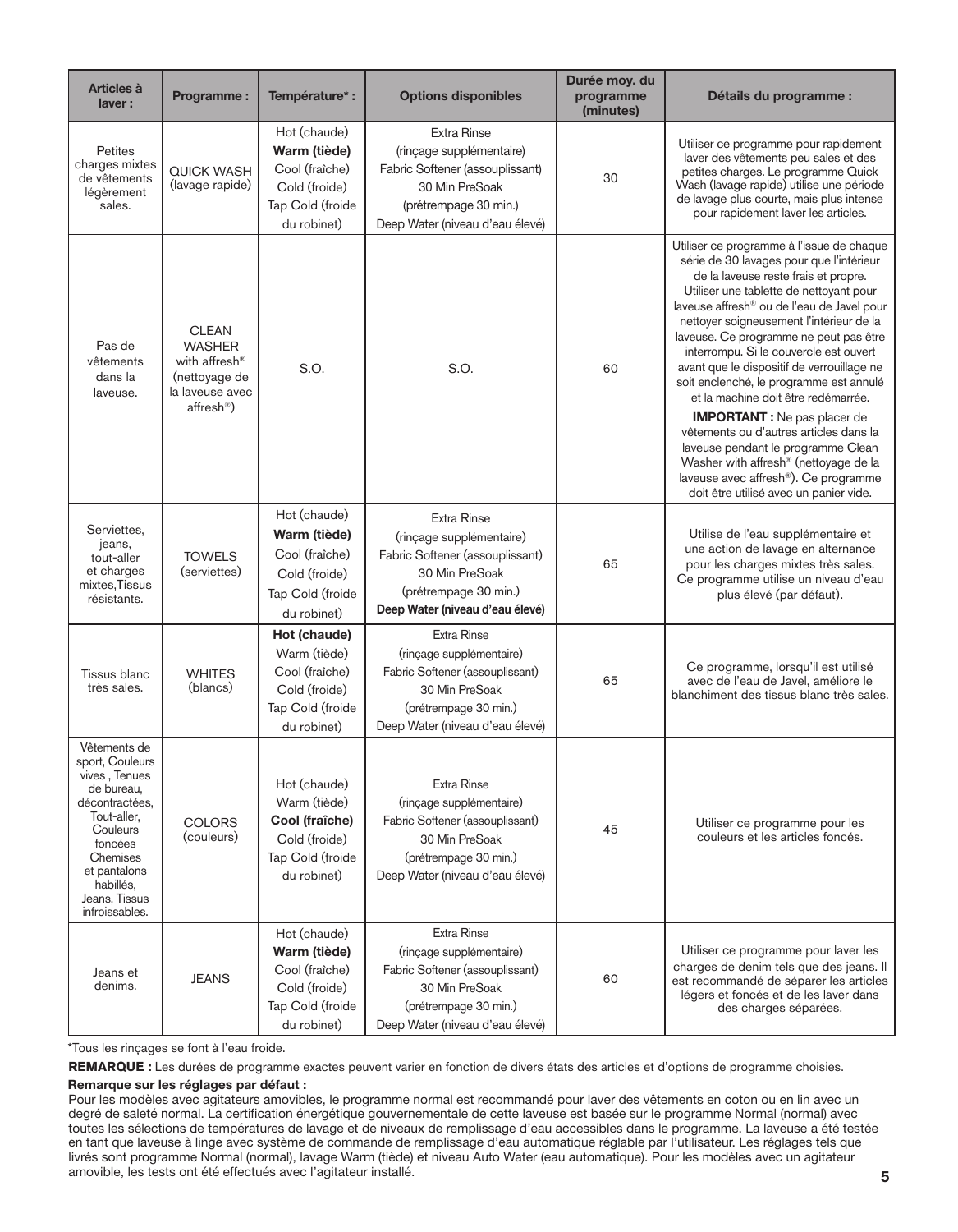# **A AVERTISSEMENT**



### Risque d'incendie

Ne jamais mettre des articles humectés d'essence ou d'autres fluides inflammables dans la laveuse.

Aucune laveuse ne peut complètement enlever l'huile.

Ne pas faire sécher des articles qui ont été salis par tout genre d'huile (y compris les huiles de cuisson).

Le non-respect de ces instructions peut causer un décès, une explosion ou un incendie.

## **Trier et préparer les articles**



- Ƀ Vider les poches. Des pièces de monnaie, des boutons ou objets de petite taille sont susceptibles de glisser sous l'agitateur ou le plateau de lavage et de s'y coincer, ce qui peut entraîner des bruits inattendus.
- Ƀ Trier les articles en fonction du programme et de la température d'eau recommandés, ainsi que de la solidité des teintures.
- Séparer les articles très sales des articles peu sales.
- Séparer les articles délicats des tissus résistants.
- Ne pas sécher les articles si les taches sont toujours présentes après le lavage, car la chaleur pourrait fixer les taches sur le tissu.
- Ƀ Traiter les taches sans attendre.
- Fermer les fermetures à glissière, attacher les crochets, cordons et ceintures en tissu, et retirer tout accessoire et ornement non lavable.
- Réparer les déchirures pour éviter que les articles ne s'endommagent encore davantage lors du nettoyage.

### **Conseils utiles :**

- Lors du lavage d'articles étanches ou résistants à l'eau, charger la machine de façon uniforme.
- Utiliser des sacs en filet pour aider à empêcher l'emmêlement lors du lavage d'articles délicats ou de petits articles.
- Retourner les tricots pour éviter le boulochage. Séparer les articles qui retiennent la charpie des articles qui la transmettent. Les articles synthétiques, tricots et articles en velours retiennent la charpie provenant des serviettes, des tapis et des tissus chenilles.

### **REMARQUES :**

- Toujours lire et suivre les instructions des étiquettes de soin des tissus pour éviter d'endommager les vêtements.
- La laveuse ne démarrera et ne se remplira pas si le couvercle est ouvert.

| <b>Température</b><br>de lavage                                                                                                                                                   | <b>Description</b>                                                                                                                                     | <b>Tissus suggérés</b>                                                     |
|-----------------------------------------------------------------------------------------------------------------------------------------------------------------------------------|--------------------------------------------------------------------------------------------------------------------------------------------------------|----------------------------------------------------------------------------|
| Hot (chaude)                                                                                                                                                                      | Bain de lavage d'eau plus<br>chaude avec une petite<br>quantité d'eau froide<br>ajoutée pour aider à<br>réduire la consommation<br>d'énergie.          | <b>Blancs et couleurs</b><br>pastel<br>Articles durables<br>Saleté intense |
| Warm (tiède)                                                                                                                                                                      | Bain de lavage chaud<br>composé d'eau chaude<br>et froide dans les mêmes<br>proportions.                                                               | Couleurs vives<br>Saleté modérée à<br>légère                               |
| Cool (fraîche)                                                                                                                                                                    | Bain de lavage à eau<br>fraîche avec de l'eau<br>tiède ajoutée pour<br>faciliter l'élimination des<br>saletés et pour dissoudre<br>les détergents.     | Couleurs qui<br>déteignent ou<br>s'atténuent<br>Saleté légère              |
| Cold (froide)                                                                                                                                                                     | Bain de lavage à eau<br>froide avec une petite<br>quantité d'eau tiède<br>ajoutée pour aider à<br>éliminer la saleté et à<br>dissoudre les détergents. | Couleurs foncées<br>qui déteignent ou<br>s'atténuent<br>Saleté légère      |
| Bain de lavage d'eau la<br>plus froide directement<br><b>Tap Cold</b><br>(froide du<br>à partir de votre robinet<br>robinet)<br>d'eau froide. Aucune eau<br>chaude n'est ajoutée. |                                                                                                                                                        | Couleurs foncées<br>qui déteignent ou<br>s'atténuent<br>Saleté légère      |

### **Trempage manuel**

Pour effectuer un trempage manuel de vos vêtements pendant la partie lavage du programme, appuyer sur le bouton Pause et laisser le couvercle fermé. Une fois la période de trempage souhaitée terminée, appuyer de nouveau sur Pause pour poursuivre le programme. Si le couvercle reste fermé, faire tremper manuellement les articles pendant jusqu'à trois heures, moment auquel la machine se vidange automatiquement. La machine se vidangera également si le couvercle est laissé ouvert pendant 10 minutes pendant un trempage manuel.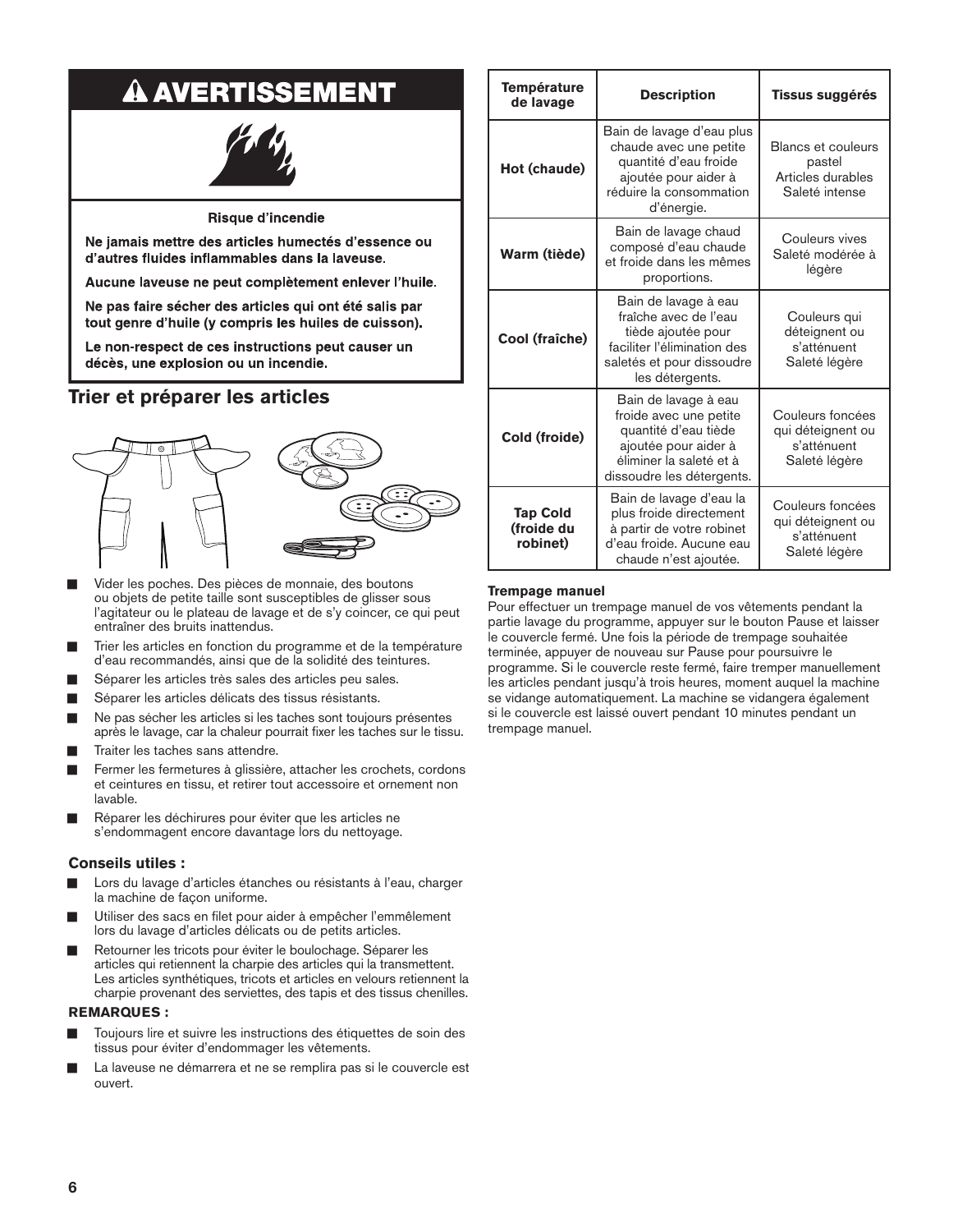## **GU**Í**A DE CICLOS DE LA LAVADORA**

Los ajustes que se muestran son los ajustes que se pueden seleccionar para ese ciclo. Los ajustes predeterminados de fábrica se muestran en negrita. Si cambia los ajustes predeterminados e inicia un ciclo, la lavadora recordará los ajustes seleccionados y los mostrará para el siguiente ciclo. Para un mejor cuidado de las telas, seleccione el ciclo que mejor se adapte a la carga que se va a lavar. No todos los ciclos ni las opciones están disponibles en todos los modelos. Consulte las instrucciones de la etiqueta de las prendas para saber cuál es la mejor manera de cuidarlas.

| <b>Artículos a lavar:</b>                                                                                                             | <b>Ciclo:</b>                                          | Temperatura*:                                                                                                | <b>Opciones disponibles</b>                                                                                                                                                                          | <b>Tiempo</b><br>prom.<br>de ciclo<br>(minutos) | <b>Detalles del ciclo:</b>                                                                                                                                                                                                                                                                                                                                                                                                                                                                                                                                                                                                      |
|---------------------------------------------------------------------------------------------------------------------------------------|--------------------------------------------------------|--------------------------------------------------------------------------------------------------------------|------------------------------------------------------------------------------------------------------------------------------------------------------------------------------------------------------|-------------------------------------------------|---------------------------------------------------------------------------------------------------------------------------------------------------------------------------------------------------------------------------------------------------------------------------------------------------------------------------------------------------------------------------------------------------------------------------------------------------------------------------------------------------------------------------------------------------------------------------------------------------------------------------------|
| Prendas muy<br>sucias, artículos<br>que necesitan<br>un esfuerzo de<br>limpieza adicional.                                            | <b>HEAVY DUTY</b><br>(Intenso)                         | Hot (Caliente)<br>Warm (Tibia)<br>Cool (Fresca)<br>Cold (Fría)<br>Tap cold<br>(Fría del grifo)               | Extra Rinse (Enjuague adicional)<br><b>Fabric Softener</b><br>(Suavizante de telas)<br>30 Min PreSoak<br>(Remojo de 30 min.)<br>Deep Water (Nivel de agua alto)                                      | 75                                              | Use este ciclo para lavar<br>artículos con suciedad<br>profunda o resistentes.<br>La duración de la detección de<br>la carga y la determinación del<br>nivel de agua varían según los<br>diferentes tipos de tela.                                                                                                                                                                                                                                                                                                                                                                                                              |
| Artículos grandes<br>como sábanas,<br>bolsas para<br>dormir, edredones<br>pequeños,<br>chaquetas<br>y alfombras<br>pequeñas lavables. | <b>BULKY ITEMS</b><br>(Artículos<br>voluminosos)       | Hot (Caliente)<br><b>Warm (Tibia)</b><br>Cool (Fresca)<br>Cold (Fría)<br>Tap Cold<br>(Fría del grifo)        | Extra Rinse (Enjuague adicional)<br><b>Fabric Softener</b><br>(Suavizante de telas)<br>30 Min PreSoak<br>(Remojo de 30 min.)<br>Deep Water* (Nivel de agua alto)                                     | 55                                              | Utilice este ciclo para lavar<br>elementos de gran tamaño<br>como chaquetas y edredones<br>pequeños. Este ciclo usa un nivel<br>predeterminado de agua más<br>alto que otros ciclos. La lavadora<br>se llenará por completo antes<br>comenzar a agitar la carga.<br>*La opción Deep Water (Nivel de<br>agua alto) no se puede desactivar<br>cuando se usa este ciclo.                                                                                                                                                                                                                                                           |
| Trajes de baño<br>y artículos<br>que necesitan<br>enjuagarse sin<br>detergente.                                                       | <b>DRAIN &amp; SPIN</b><br>(Desagüe y<br>centrifugado) | N/D                                                                                                          | Extra Rinse (Enjuague adicional)<br>Fabric Softener*<br>(Suavizante de telas)<br>Deep Water*<br>(Nivel de agua alto)<br>*Disponible solo cuando<br>se selecciona Extra Rinse<br>(Enjuague adicional) | 10                                              | Use este ciclo para cargas<br>que requieren un centrifugado<br>adicional una vez completado<br>el ciclo para reducir los tiempos<br>de secado luego de un corte<br>de electricidad. El ciclo<br>predeterminado solo realizará<br>el desagüe y centrifugado.<br>Este ciclo también se puede<br>utilizar para renovar una carga<br>mediante el uso de la opción<br>Extra Rinse (Enjuague adicional);<br>el ciclo realizará un enjuague,<br>desagüe y centrifugado. Use<br>este ciclo con la opción Extra<br>Rinse (Enjuague adicional)<br>para artículos que requieren un<br>enjuague sin detergente, como<br>los trajes de baño. |
| Prendas de<br>algodón, lino y<br>cargas de prendas<br>mixtas.                                                                         | <b>NORMAL</b><br>(Normal)                              | Hot (Caliente)<br><b>Warm (Tibia)</b><br>Cool (Fresca)<br>Cold (Fría)<br><b>Tap Cold</b><br>(Fría del grifo) | Extra Rinse (Enjuague adicional)<br><b>Fabric Softener</b><br>(Suavizante de telas)<br>30 Min PreSoak<br>(Remojo de 30 min.)<br>Deep Water (Nivel de agua alto)                                      | 60                                              | Use este ciclo para las prendas<br>de algodón y cargas de telas<br>mixtas con suciedad normal.                                                                                                                                                                                                                                                                                                                                                                                                                                                                                                                                  |
| Telas que no<br>se planchan,<br>planchado<br>permanente y telas<br>sintéticas.                                                        | <b>ACTIVE-WEAR</b><br>(Ropa deportiva)                 | Hot (Caliente)<br>Warm (Tibia)<br>Cool (Fresca)<br>Cold (Fría)<br><b>Tap Cold</b><br>(Fría del grifo)        | Extra Rinse (Enjuague adicional)<br><b>Fabric Softener</b><br>(Suavizante de telas)<br>30 Min PreSoak<br>(Remojo de 30 min.)<br>Deep Water (Nivel de agua alto)                                      | 45                                              | Use este ciclo para lavar<br>cargas con telas que no se<br>planchan, como camisas<br>deportivas, blusas, ropa de<br>oficina informal, prendas de<br>planchado permanente y<br>mezclas.                                                                                                                                                                                                                                                                                                                                                                                                                                          |
| Prendas de seda<br>aptas para lavar<br>a máquina, telas<br>lavables a mano.                                                           | <b>DELICATES</b><br>(Ropa delicada)                    | Hot (Caliente)<br>Warm (Tibia)<br>Cool (Fresca)<br>Cold (Fría)<br>Tap Cold<br>(Fría del grifo)               | Extra Rinse (Enjuague adicional)<br><b>Fabric Softener</b><br>(Suavizante de telas)<br>30 Min PreSoak<br>(Remojo de 30 min.)<br>Deep Water (Nivel de agua alto)                                      | 50                                              | Use este ciclo para lavar prendas<br>con suciedad ligera cuya etiqueta<br>de cuidado indique el uso del ciclo<br>para sedas lavables a máquina<br>o para ropa delicada. Coloque<br>los artículos pequeños en bolsas<br>de malla para prendas antes de<br>lavarlos. Este ciclo usa un nivel<br>predeterminado de agua más alto.                                                                                                                                                                                                                                                                                                  |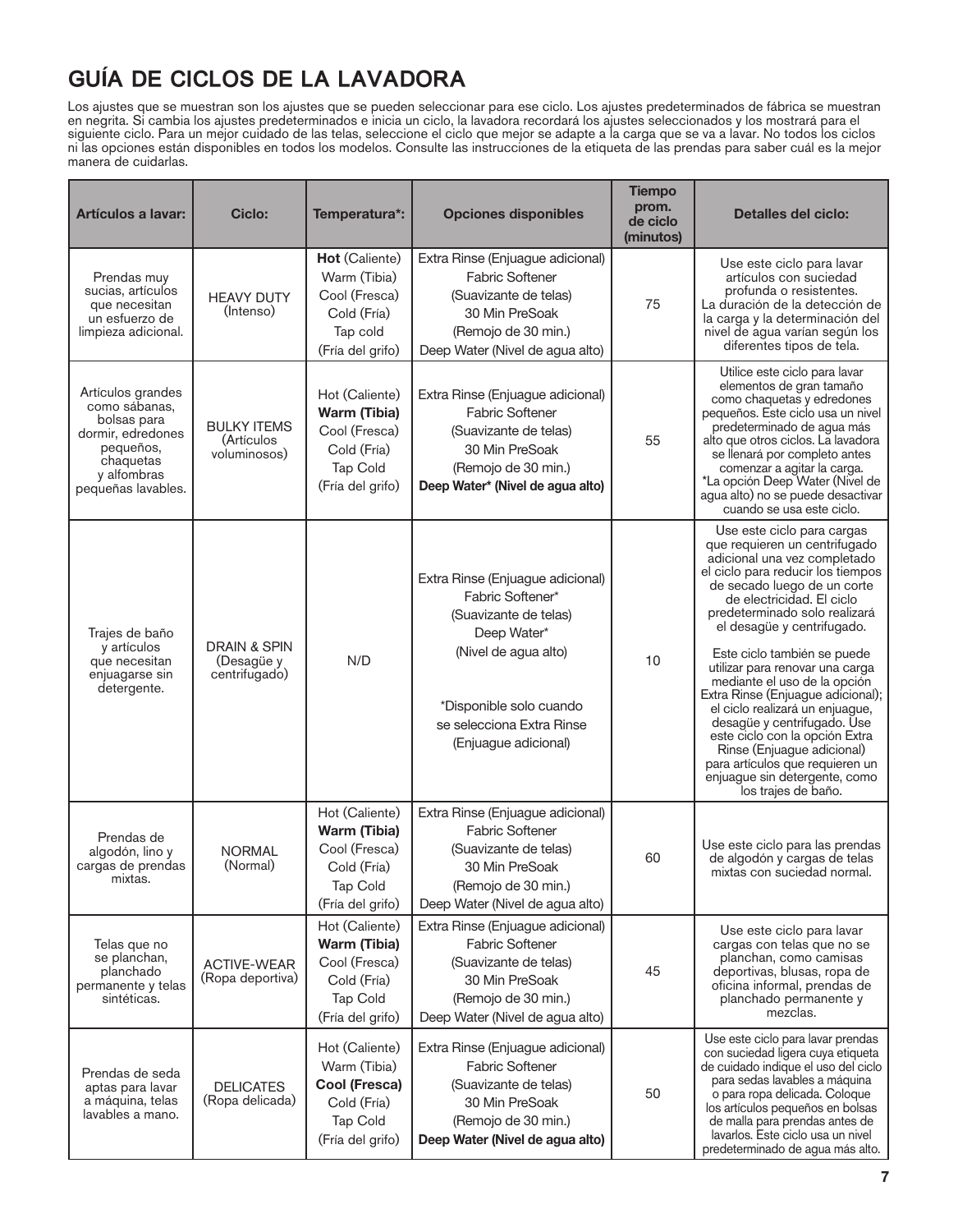| Artículos a<br>lavar:                                                                                                                                                                      | <b>Ciclo:</b>                                                                                         | Temperatura*:                                                                                         | <b>Opciones disponibles</b>                                                                                                                                     | <b>Tiempo</b><br>prom.<br>de ciclo<br>(minutos) | <b>Detalles del ciclo:</b>                                                                                                                                                                                                                                                                                                                                                                                                                                                                                                                                                                                                                                          |
|--------------------------------------------------------------------------------------------------------------------------------------------------------------------------------------------|-------------------------------------------------------------------------------------------------------|-------------------------------------------------------------------------------------------------------|-----------------------------------------------------------------------------------------------------------------------------------------------------------------|-------------------------------------------------|---------------------------------------------------------------------------------------------------------------------------------------------------------------------------------------------------------------------------------------------------------------------------------------------------------------------------------------------------------------------------------------------------------------------------------------------------------------------------------------------------------------------------------------------------------------------------------------------------------------------------------------------------------------------|
| Cargas de<br>prendas mixtas,<br>pequeñas y con<br>suciedad ligera.                                                                                                                         | <b>QUICK WASH</b><br>(Lavado<br>rápido)                                                               | Hot (Caliente)<br>Warm (Tibia)<br>Cool (Fresca)<br>Cold (Fría)<br>Tap Cold<br>(Fría del grifo)        | Extra Rinse (Enjuague adicional)<br><b>Fabric Softener</b><br>(Suavizante de telas)<br>30 Min PreSoak<br>(Remojo de 30 min.)<br>Deep Water (Nivel de agua alto) | 30                                              | Use este ciclo para lavar<br>rápidamente prendas levemente<br>sucias y cargas pequeñas. El ciclo<br>Quick Wash (Lavado rápido) usa<br>períodos más cortos pero de lavado<br>más intenso para lavar las prendas<br>rápidamente.                                                                                                                                                                                                                                                                                                                                                                                                                                      |
| Ninguna prenda<br>en la lavadora.                                                                                                                                                          | <b>CLEAN</b><br><b>WASHER</b><br>with affresh <sup>®</sup><br>(Limpiar la<br>lavadora con<br>affresh) | N/D                                                                                                   | N/D                                                                                                                                                             | 60                                              | Utilice este ciclo cada 30 lavados<br>para mantener el interior de la<br>lavadora fresco y limpio. Úselo con<br>la tableta limpiadora para lavadoras<br>affresh <sup>®</sup> o con blanqueador líquido<br>con cloro para limpiar a fondo el<br>interior de su lavadora. Este ciclo<br>no se puede pausar. Si la tapa está<br>abierta antes de que se active el<br>bloqueo, el ciclo se cancelará y se<br>deberá volver a iniciar la máquina.<br><b>IMPORTANTE:</b> No coloque prendas<br>ni otros artículos en la lavadora<br>durante el ciclo Clean Washer with<br>affresh® (Limpiar la lavadora con<br>affresh). Este ciclo se debe usar con<br>la canasta vacía. |
| Toallas, jeans,<br>cargas informales<br>y mixtas, Tela<br>resistente.                                                                                                                      | <b>TOWELS</b><br>(Toallas)                                                                            | Hot (Caliente)<br><b>Warm (Tibia)</b><br>Cool (Fresca)<br>Cold (Fría)<br>Tap Cold<br>(Fría del grifo) | Extra Rinse (Enjuague adicional)<br>Fabric Softener (Suavizante de telas)<br>30 Min PreSoak<br>(Remojo de 30 min.)<br>Deep Water (Nivel de agua alto)           | 65                                              | Provee agua adicional y acción<br>de lavado alternada para cargas<br>mixtas con suciedad intensa. Este<br>ciclo usa un nivel predeterminado<br>de agua más alto.                                                                                                                                                                                                                                                                                                                                                                                                                                                                                                    |
| Telas blancas<br>con suciedad<br>profunda                                                                                                                                                  | <b>WHITES</b><br>(Ropa blanca)                                                                        | <b>Hot (Caliente)</b><br>Warm (Tibia)<br>Cool (Fresca)<br>Cold (Fría)<br>Tap Cold<br>(Fría del grifo) | Extra Rinse (Enjuague adicional)<br>Fabric Softener (Suavizante de telas)<br>30 Min PreSoak<br>(Remojo de 30 min.)<br>Deep Water (Nivel de agua alto)           | 65                                              | Cuando se usa este ciclo con<br>blanqueador con cloro, mejora el<br>blanqueado de las telas blancas<br>sucias.                                                                                                                                                                                                                                                                                                                                                                                                                                                                                                                                                      |
| Ropa deportiva,<br>Ropa de colores<br>vivos, Ropa de<br>trabajo informal,<br>Ropa informal,<br>Ropa oscura,<br>Camisas/<br>pantalones de<br>vestir, Jeans,<br>Telas que no se<br>planchan. | <b>COLORS</b><br>(Ropa de<br>color)                                                                   | Hot (Caliente)<br>Warm (Tibia)<br>Cool (Fresca)<br>Cold (Fría)<br>Tap Cold<br>(Fría del grifo)        | Extra Rinse (Enjuague adicional)<br><b>Fabric Softener</b><br>(Suavizante de telas)<br>30 Min PreSoak<br>(Remojo de 30 min.)<br>Deep Water (Nivel de agua alto) | 45                                              | Use este ciclo para la ropa de<br>color y oscura.                                                                                                                                                                                                                                                                                                                                                                                                                                                                                                                                                                                                                   |
| Jeans                                                                                                                                                                                      | JEANS (Jeans)                                                                                         | Hot (Caliente)<br><b>Warm (Tibia)</b><br>Cool (Fresca)<br>Cold (Fría)<br>Tap Cold<br>(Fría del grifo) | Extra Rinse (Enjuague adicional)<br>Fabric Softener (Suavizante de telas)<br>30 Min PreSoak<br>(Remojo de 30 min.)<br>Deep Water (Nivel de agua alto)           | 60                                              | Use este ciclo para lavar prendas<br>de jeans. Se recomienda separa<br>los artículos de color claro de los<br>oscuros y lavarlos por separado.                                                                                                                                                                                                                                                                                                                                                                                                                                                                                                                      |

\*Todos los enjuagues son con agua fría.

**NOTA:** Los tiempos exactos de los ciclos varían según diferentes condiciones y las opciones de ciclo seleccionadas.

#### Nota sobre los ajustes predeterminados:

Para los modelos con agitadores desmontables, se recomienda el ciclo normal para el lavado de prendas de algodón y lino con suciedad normal. La certificación de energía gubernamental para esta lavadora se basó en el ciclo Normal (Normal) con todas las selecciones de temperatura de lavado y los niveles de llenado de agua del ciclo. Se probó como una lavadora de rópa con un sistema de control de llenado de agua automático y ajustable por el usuario. Los ajustes predeterminados de fábrica son ciclo Normal (Normal), lavado Warm (Agua tibia) y nivel Auto Water (Automático). Para los modelos con agitador desmontable, la prueba se efectuó con el agitador instalado.